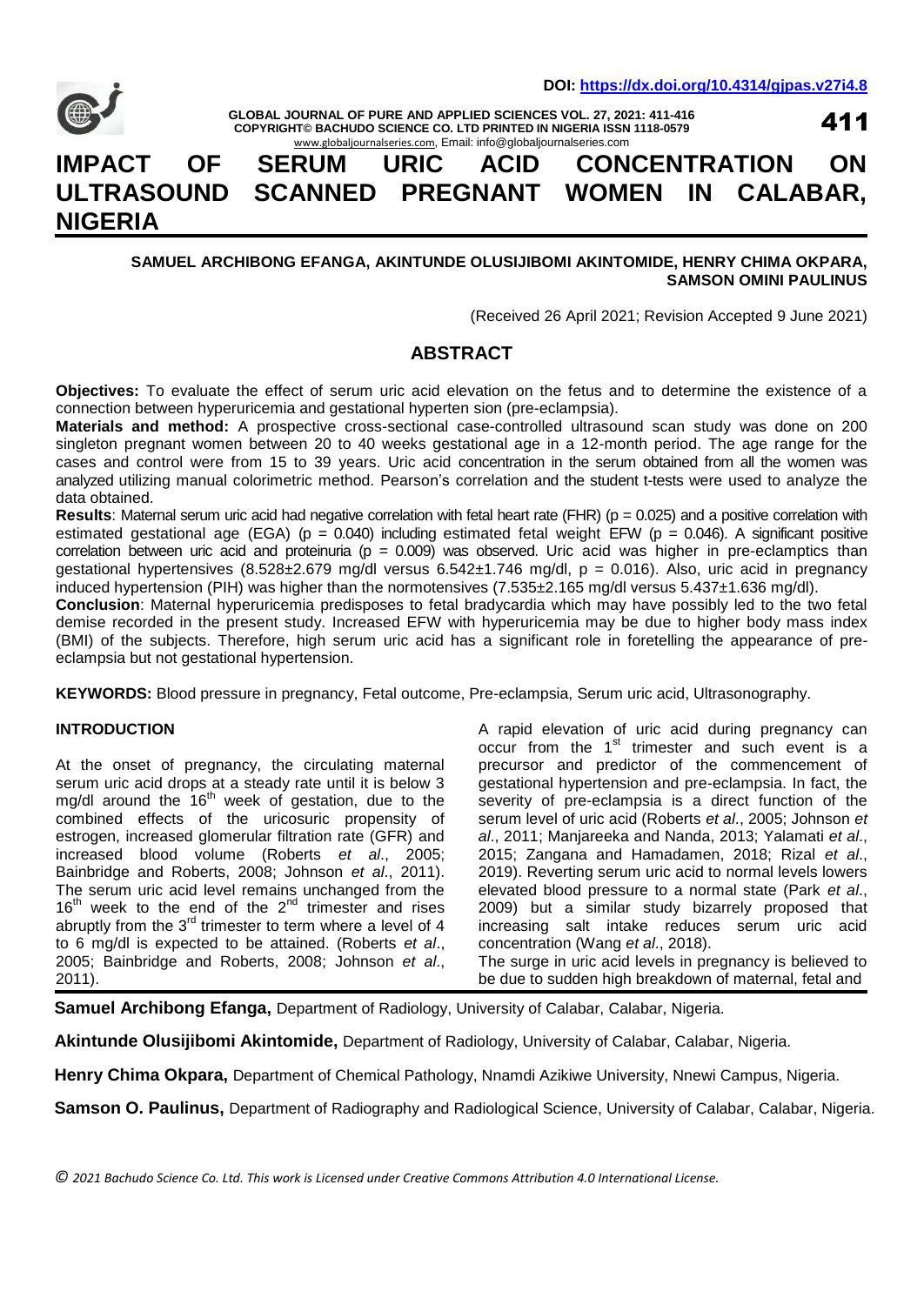# **SAMUEL ARCHIBONG EFANGA, AKINTUNDE OLUSIJIBOMI AKINTOMIDE, HENRY CHIMA OKPARA, 412 SAMSON OMINI PAULINUS**

placental tissues, which may become worse by the additional action of high levels of xanthine oxidase (an enzyme that is involved in the production of uric acid) and the free radical superoxide (O<sub>2</sub>) (Roberts *et al.*, 2005; Johnson *et al*., 2011; Manjareeka and Nanda, 2013; Yalamati *et al*., 2015). However, the basic factor that triggers abrupt upsurge in xanthine oxidase and superoxide is currently not clear. The resulting high values of uric acid destroys the placenta the same way it destroys endothelial tissues of blood vessels. Hyperuricemia subsequently impairs the excretory function of kidneys by increasing their re-absorptive capacity which further elevates the already high concentration of serum uric acid in a vicious cycle (Roberts *et al*., 2005).

A sudden elevation of serum uric acid is an accurate indicator of fetal distress, which is widely implicated in the occurrence of fetal growth restriction and pre-term birth (Odendaal and Pienaar, 1997; Johnson *et al*., 2011). Afterbirth, the ensuing neonatal hyperuricemia incites the development of intraventricular haemorrhage, periventricular leukomalacia and respiratory distress syndrome. Thus, monitoring serum level of uric acid is a higher parameter for predicting fetal distress than hypertension in pregnancy (Odendaal and Pienaar, 1997; Johnson *et al*., 2011; Amini *et al*., 2014). Ultrasonography is known to be non-invasive to the developing fetus, affordable and reproducible as it finds wide application especially in monitoring pregnancy. The present study therefore, seek to evaluate the adverse effects of serum uric acid elevation on fetus and to determine the existence of a connection between hyperuricemia and gestational hypertension or pre-eclampsia. In addition, to estimate serum uric acid concentration in normotensive, gestational hypertensive and preeclamptic pregnant women including mean concentration of the different phases of normal pregnancy.

# **MATERIALS AND METHOD**

A 12-month prospective cross-sectional case-control study was carried out to recruit subjects from the antenatal clinic (ANC) of the Department of Obstetrics and Gynecology. The ultrasound scans were done in the Department of Radiology while the blood samples were analyzed for uric acid concentration in the Department of Chemical Pathology, all in the University of Calabar Teaching Hospital (UCTH) from January 2016 to December 2016. Approval for the research was obtained from the Health Research Ethics Committee of the UCTH and informed consent given by the pregnant women. Consenting women were administered questionnaires. The voluntary participants were grouped into two with their gestational age matched. Group one consist of 100 cases (pregnancy induced/gestational hypertensives were 61 and pre-eclamptics 39) while group two, 100 normotensive pregnant women served as the control. The study involved pregnant women below 40 years of age with singleton gestation between 20 and 40 weeks. The maternal age for the hypertensive group ranged from 15 to 39 years with a mean of  $30.87 \pm 5.02$  years while the maternal age for the control group ranged from 19 to 39 years with a mean of  $29.86 \pm 4.32$  years. A 3.5 to 5MHz curvilinear transducer of an AlokaprosoundSSD-3500SX2-Dimensional machine

which has Doppler facility (manufactured in 2008 by Aloka Company limited located in Meebusch, Germany) was utilized for the study. Pregnant women on steroids, anti-convulsant and anti-neoplastic drugs, congenital fetal anomaly, Use of illicit drugs (cocaine, heroin, amphetamine), cigarette smoking, alcohol consumption, sickle cell disease and other haematological conditions, pregnancy induced diabetes mellitus, placental<br>anomalies (abruptioplacenta, chorioangioma, (abruptioplacenta, chorioangioma, velamentous umbilical cord insertion), partial molar pregnancy, leiomyomauteri, pregnant women with tuberculosis, HIV, hepatitis, thyroid disease, hydrops fetalis, pregnancy attained through assisted reproductive technology, gout, renal disease, bleeding disorder, liver disease, cardiovascular diseases were excluded from the study.

# *Data collection and analysis*

In the ANC, all the participants were assessed clinically by obtaining their medical history including vital signs (blood pressure, pulse rate and temperature). Clinically diagnosed cases of pregnancy induced hypertension (PIH) had a second blood pressure measurement obtained two hours apart in the Department of Radiology to eliminate errors. The controls also had two blood pressure assessment done. The height and weight were obtained from each subject to calculate the Body Mass

Index (BMI) using the formula weight/height<sup>2</sup> (kg/m<sup>2</sup>). Mid-stream urine samples were collected in a sterile universal bottle at the ANC from all the subjects and the presence or absence of protein was determined using the dip-stick method. The maternal serum uric acid concentration was measured using standard laboratory (Uricase) method. The blood samples (5 mls) were obtained, under aseptic precautions, from the antecubital vein into a plain sample bottle. These were sent to the chemical pathology laboratory of the hospital (UCTH) where the samples were left to clot for five minutes and then centrifuged at 5000 rpm to obtain the serum. The serum uric acid concentration was determined using manual colorimetric method with randox reagent. The blood samples were frozen  $(-50<sup>0</sup>C)$ and after every two months, analysis was done on the batches of samples obtained.

In the ultrasound suite, subjects were made to lie supine on a comfortable couch. Following the application of a generous amount of ultrasound gel on the subject's abdomen, a suitable curvilinear transducer was used to spread the gel. Necessary maneuverings were done in the transverse plane, longitudinal plane and the coronal plane to maximally visualize and assess the developing fetus and its environment. At the end of every ultrasonography examination, the fetal anthropometric parameters [Biparietal Diameter (BPD), Head Circumference (HC), Abdominal Circumference (AC), Femur Length (FL), Estimated Gestational Age (EGA), Estimated Fetal Weight (EFW) and Head Circumference to Abdominal Circumference ratio (HC/AC ratio)] were recorded. The ultrasound procedures were all done in the presence of a chaperon. The statistical package for social sciences (SPSS Inc, USA) version 20.0 was used for the data analysis. Pearson correlation was employed with the level of significance taken at p <0.05.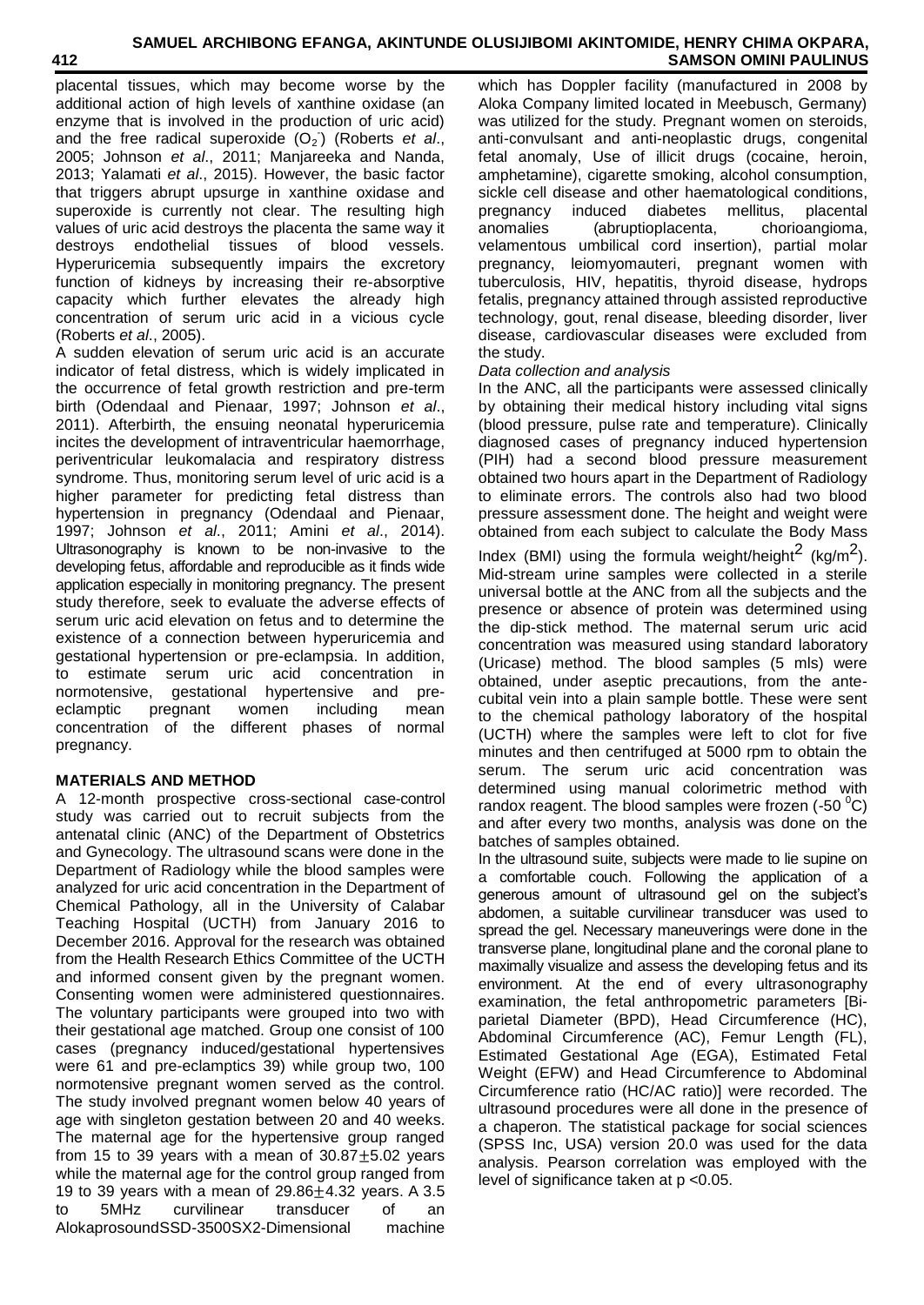#### **RESULTS**

The participants who were hypertensives and control in the diverse age groups were as follows; 3 hypertensives and 1 control in the 15 to 19 years age group, 7 hypertensives and 10 control in the 20 to 24 years age group, 30 hypertensives and 37 control in the 25 to 29 years age group, 37 hypertensives and 36 control in the 30 to 34 years age group and 23 hypertensives and 16 controls in the 35 to 39 years age group. The mean serum uric acid was higher in the last two quarters of the 2<sup>nd</sup> half of pregnancy (table 1). Since there were no subjects with a 28 weeks gestational age pregnancy in the study, the 2<sup>nd</sup> quarter consist of data obtained from women with 25 to 30 weeks gestation. In the  $20<sup>th</sup>$  to  $24<sup>th</sup>$ week bracket, there were 14 normotensives, 9 gestational hypertensives and 7 pre-eclamptics. The  $25<sup>th</sup>$  to 30<sup>th</sup> week had 14 normotensives, 10 gestational hypertensives and 6 pre-eclamptics, 31<sup>st</sup>to35<sup>th</sup> week recorded 29 normotensives, 15 gestational hypertensives and 14 pre-eclamptics while  $36<sup>th</sup>$ to  $40<sup>th</sup>$ week had 43 normotensives, 27 gestational hypertensives and 12 pre-eclamptics (table 1).

Table 1: Mean value of serum uric acid at different gestational stages in normotensives, gestational hypertensives and the pre-eclamptics

|                | Normotensives     |                        | Gestational<br><b>Hypertensives</b> |                        | Pre-Eclamptics    |                        |
|----------------|-------------------|------------------------|-------------------------------------|------------------------|-------------------|------------------------|
| EGA<br>(weeks) | Mean<br>(mg/dl)   | min-<br>max<br>(mg/dl) | mean<br>(mg/dl)                     | min-<br>max<br>(mg/dl) | mean<br>(mg/dl)   | min-<br>max<br>(mg/dl) |
| $20 - 24$      | $5.915 \pm 1.432$ | $3.9 - 8.8$            | $5.933 \pm 2.133$                   | $2.7 - 9.7$            | $7.050 \pm 3.050$ | $3.9 -$<br>11.3        |
| 25-30          | $4.450 + 1.613$   | $2.4 - 7.7$            | $6.230 + 1.333$                     | 4.4-7.8                | $9.360 \pm 2.090$ | $7.3-$<br>11.7         |
| $31 - 35$      | $5.362 \pm 1.758$ | $2.3 -$<br>10.2        | $6.033 \pm 1.754$                   | $3.5 - 9.1$            | $9.700 \pm 2.975$ | $5.9 -$<br>17.9        |
| $36-40$        | $6.012 \pm 1.739$ | $3.0 - 9.5$            | 7.970±1.964                         | $4.2 -$<br>15.2        | $8.000 \pm 2.202$ | $4.9 -$<br>11.0        |

#### EGA: Estimated gestational age.

The difference in uric acid concentration noted in the three groups highlights the possible effects that are likely to be present in each group (table 2).

Table 2: Mean values of uric acid and BMI obtained in the groups

|                                  | <b>Normotensive</b>             | Hypertensive                    |                   |                     | Gestational<br><b>Hypertensive</b> | Pre-<br>eclamptic                   |                    |                     |
|----------------------------------|---------------------------------|---------------------------------|-------------------|---------------------|------------------------------------|-------------------------------------|--------------------|---------------------|
| Serum<br>Uric<br>acid<br>(mg/dl) | Mean value<br>$5.437 \pm 1.636$ | Mean value<br>$7.535 \pm 2.165$ | t-test<br>$+5.96$ | p value<br>$0.000*$ | Mean value<br>$6.542 \pm 1.746$    | Mean value<br>$8.528 \pm 2.67$<br>9 | t-test<br>$-2.455$ | p value<br>$0.016*$ |
| BMI<br>(kg/m <sup>2</sup> )      | $29.15 + 4.21$                  | $34.03 \pm 6.55$                | $+6.26$<br>ົ      | $0.000*$            |                                    |                                     |                    |                     |

BMI: Body mass index.

The correlation of maternal serum uric acid and the maternal and fetal variables was demonstrated (table 3). An inverse relationship between maternal serum uric acid levels and fetal heart rate was conspicuous but a positive relationship was demonstrated between maternal serum uric acid and EGA and EFW. There were two cases of intrauterine fetal death (absent fetal heart beat) noted in the present study. The first case was the fetus of a 35-year-old with a pregnancy of 25 weeks + gestation having a blood pressure of 170/110mmHg, 2+ proteinuria and her serum uric acid concentration was 11.5 mg/dl. The second was that of a fetus of a 26 years old primigravida at 21 weeks gestation having a blood pressure of 150/100mmHg, 3+ proteinuria and a serum uric acid concentration of 6.9mg/dl.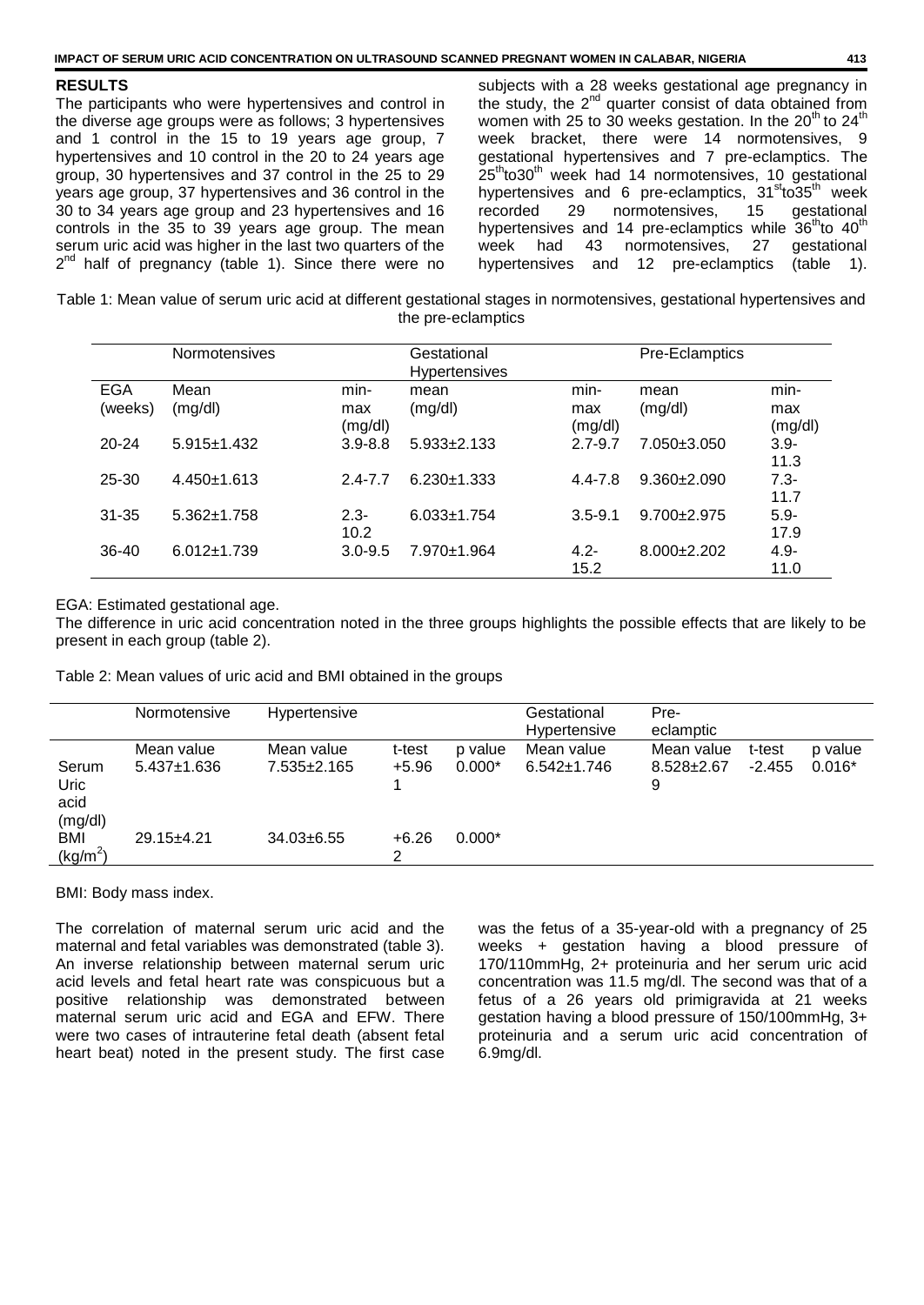Table 3: Correlation of serum uric acid with materno-fetal variables in pregnancy induced hypertensive group

|                         |              | Uric acid (mg/dl) |             |          |  |
|-------------------------|--------------|-------------------|-------------|----------|--|
|                         |              | Correlation       | coefficient | p value  |  |
|                         |              | (r)               |             |          |  |
| EGA (weeks)             |              | $+0.205$          |             | $0.040*$ |  |
| FHR (Beats per minute)  |              | $-0.226$          |             | $0.025*$ |  |
| $EFW$ (kg)              |              | $+0.200$          |             | $0.046*$ |  |
| Systolic Blood pressure |              | $+0.043$          |             | 0.673    |  |
| (mmHg)                  |              |                   |             |          |  |
| <b>Diastolic</b>        | <b>Blood</b> | $+0.195$          |             | 0.052    |  |
| pressure (mmHg)         |              |                   |             |          |  |
| Proteinuria             |              | $+0.258$          |             | $0.009*$ |  |
| Age (years)             |              | $+0.074$          |             | 0.465    |  |
|                         |              |                   |             |          |  |

Correlation is significant at p <0.05. EFW: Estimated fetal weight, EGA: Estimated gestational age, FHR: Fetal heart rate.

The correlation between maternal serum uric acid level and the degree of proteinuria revealed a marked increase in uric acid in subjects with proteinuria 3+ (table 4).

Table 4: Variation of serum uric acid concentration with the degree of proteinuria

| pre-eclampsia  | N  | serum uric acid concentration (mg/dl) | $min-max (mg/dl)$ |
|----------------|----|---------------------------------------|-------------------|
| +1 proteinuria | 20 | $8.120 \pm 1.483$                     | 5.7-10.8          |
| +2 proteinuria |    | $8.211 \pm 2.740$                     | 4.9-11.5          |
| +3 proteinuria | 10 | 10.570±3.055                          | 6.9-17.9          |
|                |    |                                       |                   |

# **DISCUSSION**

Serum uric acid levels in pregnancy as discovered in the PIH group of the present study, was found to have a positive correlation with EGA ( $p = 0.040$ ). The concentration of serum uric acid increased especially during the 4<sup>th</sup> quarter of pregnancy. In the presence of maternal hyperuricemia, the weight of the fetus reduces but our study did not reveal this pattern. This could possibly be due to the effect of a high maternal BMI (Efanga and Akintomide, 2020). Rather a significant positive relationship between maternal serum uric acid and EFW ( $p = 0.046$ ) showed that the fetal weight appreciates as serum uric acid increases. Results of the present study corroborates Odendaal *et al*. (1997) who noticed that fetal birth weight was slightly higher in mothers with high serum uric acid level. However, Ryu *et al*. (2018) observed a rise in serum uric acid of 6.35 mg/dl will results to a reduction in fetal weight including Saldanha *et al*. (2019) who equally observed a significant correlation between the occurrence of low fetal weight and serum uric acid level above 5mg/dl. In pregnancies that experience elevated serum uric acid, there is perpetual concern for the well-being of the fetus. In this study, a negative correlation between serum uric acid and FHR ( $p = 0.025$ ). Maternal serum uric acid passes freely across the placenta into the fetal circulation to exert its anti-angiogenetic propensity and endothelial dysfunction on the cardiovascular system. The pathway through which this cardiovascular injury occurs in hyperuricemia include the down-regulation of micro-Ribonucliec acid-92a (miR-92a), increase in

Kruppel-like factor 2 (KLF2) expression and finally the inhibition of vascular endothelial growth factor – A (VEGFA) (Feig *et al*., 2008; Yu *et al*., 2015). We speculated that the resultant fetal hyperuricemia may be responsible for or contributed to fetal bradycardia. With persisting progressive bradycardia, fetal demise is expected at a heart rate of ≤ 55 bpm (Tozzi *et al*., 2003). Hyperuricemia is also assumed to be a cause of fetal hypoxia and a reliable marker for the condition (Vyakaranam *et al*., 2015). In our study, there were two cases of intra-uterine fetal demise (IUFD) and these deaths occurred within the  $1<sup>st</sup>$  quarter of the  $2<sup>nd</sup>$  half of pregnancy (20 to 25 weeks of gestational age). The deaths recorded in the index research may be a result of the devastating effects of persisting progressive bradycardia and fetal hypoxia in a  $2<sup>nd</sup>$  trimester fetus. It is essential to mention that blood pressure at the onset of gestation had little value in predicting progression to pre-eclampsia (Wu *et al*., 2012). The present study demonstrated a positive correlation between serum uric acid and proteinuria ( $p = 0.009$ ) which agrees with the findings of Ryu *et al*. (2019) and Enaruna *et al*. (2012), inferring that serum uric acid, apart from being a major element in the sequence of events stimulating preeclampsia, also increases in concentration as the degree of proteinuria rises (Roberts *et al*., 2005; Johnson *et al*., 2011; Manjareeka and Nanda, 2013; Zangana and Hamadamen, 2018). This study demonstrated a reduction in serum uric acid

level in normotensive pregnant subjects after the  $24<sup>th</sup>$ week of gestation which gradually rose from the  $31<sup>st</sup>$ week till term. However, Prakash *et al*. (2012) observed a different trend in which the fall in uric acid concentration occurred earlier between the  $14<sup>th</sup>$  to the  $26<sup>th</sup>$  week of gestation before it increases from the  $3<sup>rd</sup>$ trimester onwards. In the present index study, the uricosuric effect of estrogen along with an increase in maternal blood volume and GFR were pronounced in normotensives between the  $25<sup>th</sup>$  to  $30<sup>th</sup>$  weeks of gestation (early stage of the 3<sup>rd</sup> trimester) probably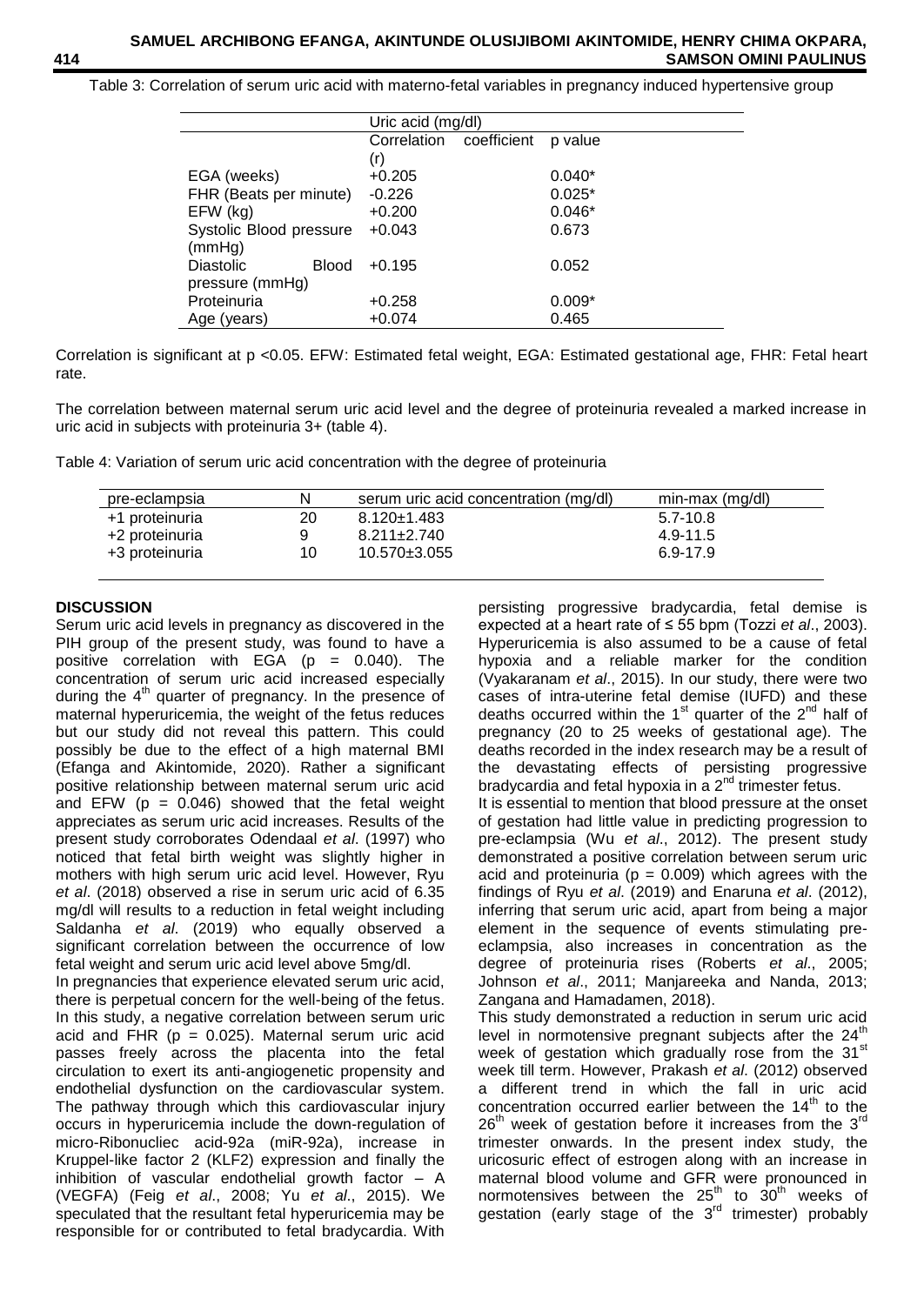accounting for the drop in serum uric acid during this period.

The serum uric acid level in the pregnancies between the  $20<sup>th</sup>$  to  $24<sup>th</sup>$  week was almost equal in value between the normotensives and gestational hypertensives but from the  $25<sup>th</sup>$  to  $30<sup>th</sup>$  week, there was an increase of about 1.5 times in uric acid concentration of gestational hypertensives compared to the normotensives. This finding supports Asgarnia *et al.* (2017). The serum uric acid incremental potency of elevated blood pressure in pregnancy may be meagre in the first and second trimesters of pregnancy but is remarkable in the  $3^{rd}$ trimester as demonstrated in this research.

There was a significant difference between the mean serum uric acid concentration in normotensives (5.437±1.636 mg/dl) and PIH (7.535±2.165 mg/dl). Study by Enaruna *et al*. (2014) established mean value of serum uric acid to be 4.30±0.85 mg/dl for normotensives and 5.96±2.94 mg/dl for the PIH which represents about 28% increase (p = 0.005). Saldanha *et al*. (2018) mean value of serum uric acid was 2.66±0.39mg/dl for normotensives, 5.00±0.174mg/dl for PIH and 3.69±0.95mg/dl for gestational hypertensives at  $p = 0.001$  in the three groups. The present study recorded mean serum uric acid concentration in PIHto be 38.6% higher in normotensive pregnant women while Enaruna *et al*. (2014) recorded serum uric acid level in PIH to be 28% higher in normotensives.

The difference in the mean serum uric acid concentration between gestational hypertensives, 6.542±1.746 mg/dl and pre-eclamptics, 8.528±2.679 mg/dl was significant ( $p = 0.016$ ) in the index study. This result is in line with Wu *et al*. (2012) who observed 4.50±1.01 mg/dl for gestational hypertensives and 5.06 $\pm$ 0.78 mg/dl for pre-eclamptics at  $p = 0.001$ ). High serum uric acid is a reflector of ensuing deleterious effects in the maternal and fetal organs, and it gets to higher concentrations in pre-eclamptics where more damages occur than in gestational hypertensives. A sudden rise in serum uric acid can be regarded as a possible risk marker for the progression to preeclampsia from gestational hypertension and the increased occurrence of adverse fetal conditions Wu *et al*. (2012).

The mean serum uric acid concentration in normotensive pregnant subjects in the present study was higher. This may be due to the relatively high BMI of our study participants. However, a lower mean serum uric acid concentration (4.50±1.10 mg/dl) exclusively on normotensive pregnant women was obtained by Amini *et al*. (2014).

A high BMI was recorded in both normotensives  $(29.15 \pm 4.21 \text{ kg/m}^2)$  and the PIH  $(34.03 \pm 6.55 \text{ kg/m}^2)$ groups which were categorized as overweight and obese respectively. This support Pleskascova *et al*. (2018) that established a positive relationship between serum uric acid level and maternal weight in a Czech Republic based research including Park *et al*. (2009) who observed a positive relationship between serum uric acid and maternal weight.

In the present research, the mean serum uric acid concentration for subjects with mild, moderate and severe pre-eclampsia were 8.120±1.483 mg/dl, 8.211±2.740 mg/dl and 10.570±3.055 mg/dl respectively. This demonstrates a gradual rise in the concentration of serum uric acid with increased proteinuria in the subjects. Prakash *et al*. (2012) found the same trend of serum uric acid concentration to be 6.70±0.603 mg/dl, 7.05±0.402 mg/dl and 7.30±0.810 mg/dl for mild, moderate and severe pre-eclamptics respectively, re-echoing the proportional ascent of serum uric in tandem with the degree of proteinuria, or vice versa as noted in our present study.

Since fetal heart rate fluctuates widely, the reliability of the mean FHR obtained as a direct effect of rising uric acid should be questioned. Studies which assess FHR in pregnant women with hyperuricemia is therefore, recommended. The place of maternal weight in the determination of serum uric acid in normotensive pregnant women appeared not to have been explored. It is recommended that a research be undertaken in assessing serum uric acid in PIH and normotensive pregnant women who are both gestational age and BMI matched.

## **CONCLUSION**

Maternal hyperuricemia predisposes to fetal bradycardia which may have possibly led to the two fetal demise noted in the present study. Increase in EFW noticed with hyperuricemia may be due to higher BMI of the subjects. Therefore, elevated serum uric acid concentration has a significant role in foretelling the appearance of preeclampsia but not gestational hypertension.

### **ACKNOWLEDGEMENTS**

The authors wish to acknowledge the participation of all the subjects, the staff and management of UCTH Calabar for the approval granted to use their facilities for the present study.

#### **CONFLICTS OF INTEREST:** Nil

## **REFERENCES**

- Amini, E., Sheikh, M., Hantoushzandeh, S., Shariat, M., Abdollahi, A. and Kashanian, M. 2014. Maternal hyperuricemia in normotensive singleton pregnancy, a pre-natal finding with continuous perinatal and postnatal effects, a prospective cohort study. Biomedical Central Pregnancy and Childbirth 14:104.
- Asgharnia, M., Mirblouk, F., Kazemi, S., Pourmarzi, D., MahdipourKeivani, M. and DalilHeirati F. S. 2017. Maternal serum uric acid level and neonatal complications in pre-eclamptic women: A cross-sectional study. International Journal of Reproduction and Biomedicine 15(9):583-588.
- Bainbridge, S. A. and Roberts, J. M. 2008. Uric acid as a pathogenic factor in pre-eclampsia. Placenta 29 (Suppl A): S67-S72.
- Efanga, S. A. and Akintomide, A. O. 2020. Comparative sonographic evaluation of placental thickness in pregnancy-induced hypertension and normotensive pregnant women in the University of Calabar, Teaching Hospital, Calabar. Calabar Journal of Health Sciences 4(1): 1-7.